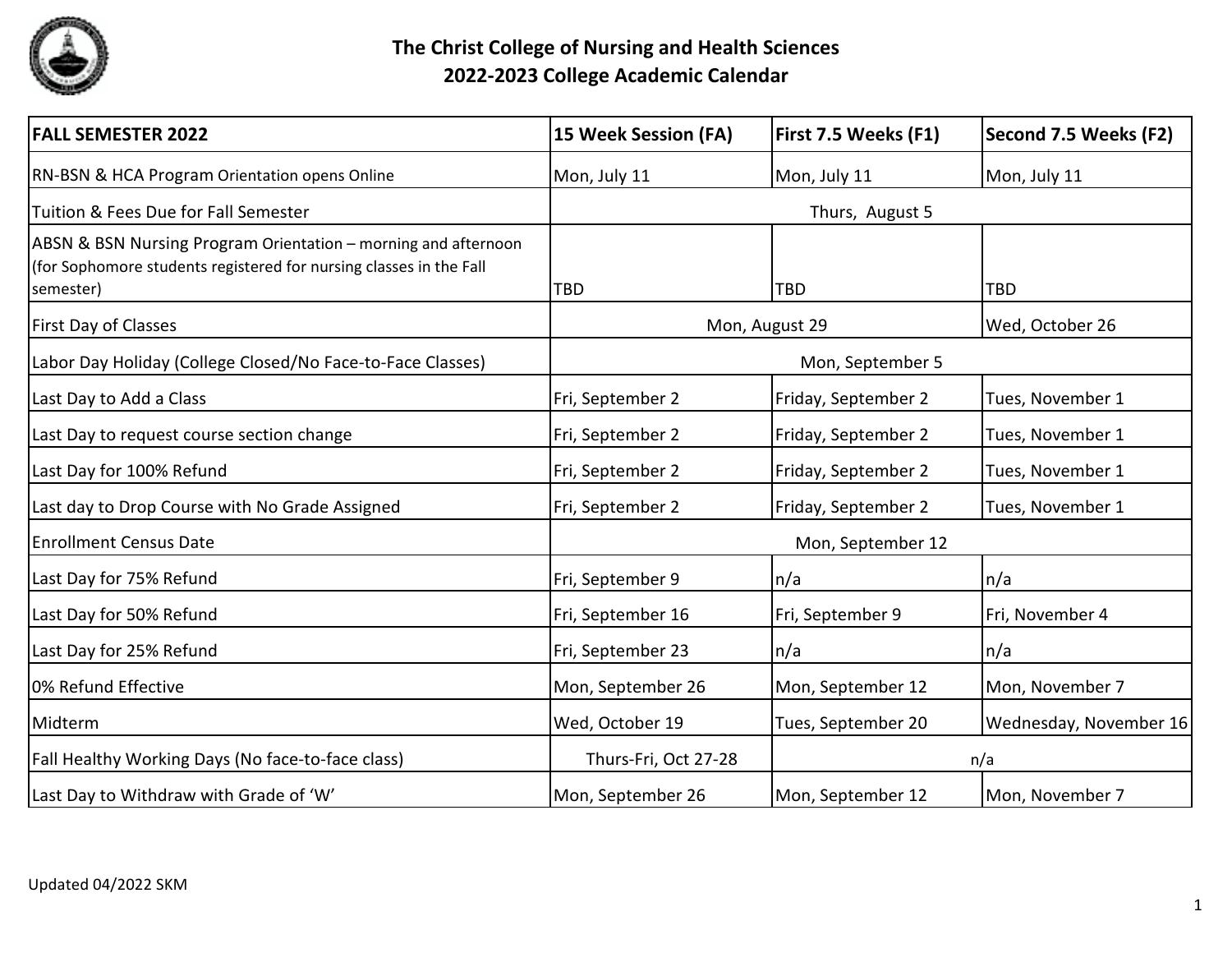

| <b>FALL SEMESTER 2022</b>                                                                                      | 15 Week Session (FA)                          | First 7.5 Weeks (F1)    | Second 7.5 Weeks (F2)   |
|----------------------------------------------------------------------------------------------------------------|-----------------------------------------------|-------------------------|-------------------------|
| Registration for Spring 2020 opens for Changes (currently enrolled<br>ABSN, GEN, HCA, MA, and RN-BSN)          | Mon, October 17                               |                         |                         |
| Fall Intersession (No Face-to-Face Classes for 7.5 week sessions ONLY)                                         | n/a                                           | Thur - Tues, Oct. 20-25 | Thur - Tues, Oct. 20-25 |
| Registration Spring Semester Begins (currently enrolled Junior -300<br>level & Senior-400 level BSN students). | Mon, October 24                               |                         |                         |
| Registration Spring Semester Begins (currently enrolled Sophomore<br>-200 level & Freshman BSN students).      | Tues, October 25                              |                         |                         |
| Registration Closes for all programs                                                                           | Friday, November 18                           |                         |                         |
| Last Day to Withdraw with Grade of 'WP' or 'WF'                                                                | Friday, November 18                           | Friday, September 23    | Friday, November 18     |
| Fall Break (No Face-to-Face Classes)                                                                           | Mon-Fri, Nov. 21-25<br>Thurs - Fri, Nov 24-25 |                         |                         |
| Last day for Spring Nursing Course Schedule Changes                                                            | Mon, November 14                              |                         |                         |
| Tuition & Fees Due for Spring Semester                                                                         | Fri, December 2                               |                         |                         |
| Last Day of Classes                                                                                            | Fri, December 9                               | Wed, October 19         | Fri, December 16        |
| <b>Final Exam Week</b>                                                                                         | Mon-Fri, December 12-16                       | Thurs - Wed, Oct. 13-19 | Mon-Fri, December 12-16 |
| Winter Break (No Classes)                                                                                      | Mon-Mon, Dec. 19 - Jan 2                      |                         |                         |
| <b>NCLEX Review Course: Class of Fall 2022</b>                                                                 | <b>TBD</b>                                    | <b>TBD</b>              | TBD                     |
| <b>Students Able to View Grades in SONIS</b>                                                                   | Wed, December 21                              | Sat, October 22         | Wed, December 21        |
| ABSN Nursing Program Orientation (for Sophomore students<br>registered for nursing classes in the Spring)      | <b>TBD</b>                                    | <b>TBD</b>              | TBD                     |
| <b>Campus Building Closed</b>                                                                                  | Sat-Sun, Dec 17 - Jan 1                       | Sat-Sun, Dec 17 - Jan 1 | Sat-Sun, Dec 17 - Jan 1 |
| Last Day to Complete 'I' Grade                                                                                 | Fri, January 6                                | Wed, November 2         | Fri, January 6          |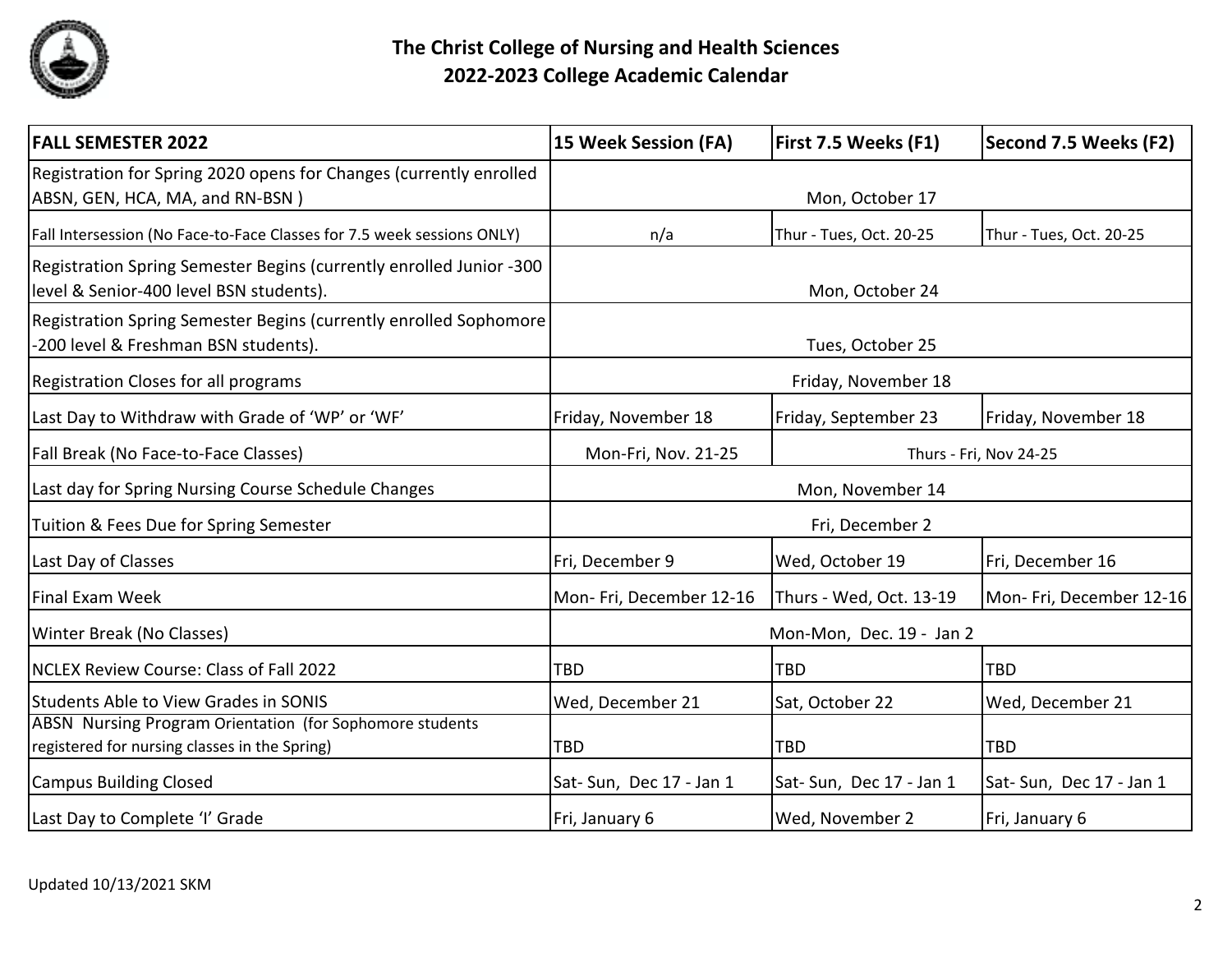

| <b>SPRING SEMESTER 2023</b>                                                                                         | <b>15 Week Session (SP)</b> | First 7.5 Weeks (S1) | Second 7.5 Weeks (S2)         |
|---------------------------------------------------------------------------------------------------------------------|-----------------------------|----------------------|-------------------------------|
| <b>RN-BSN &amp; HCA Program Orientation opens Online</b>                                                            | Mon, December 5             | Mon, December 5      | Mon, April 3                  |
| New Years Day Observed                                                                                              | Mon, January 2              | Mon, January 2       | n/a                           |
| <b>First Day of Classes</b>                                                                                         | Tue, January 3              | Tue, January 3       | Wed, March 1                  |
| Last Day to Add a Class                                                                                             | Fri, January 6              | Fri, January 6       | Tues, March 7                 |
| Last Day for 100% Refund                                                                                            | Fri, January 6              | Fri, January 6       | Tues, March 7                 |
| Last day to Drop Course with No Grade Assigned                                                                      | Fri, January 6              | Fri, January 6       | Tues, March 7                 |
| Last day to request course section changes                                                                          | Fri, January 6              | Wed, January 18      | Tues, March 7                 |
| Martin Luther King Day (College Closed/No Face-to-Face Classes)                                                     | Mon, January 16             |                      |                               |
| <b>Enrollment Census Date</b>                                                                                       | Tues, January 17            |                      |                               |
| Last Day for 75% Refund                                                                                             | Fri, January 13             | n/a                  | n/a                           |
| Last Day for 50% Refund                                                                                             | Fri, January 20             | Fri, January 13      | Fri, March 10                 |
| Last Day for 25% Refund                                                                                             | Fri, January 27             | n/a                  | n/a                           |
| 0% Refund Effective                                                                                                 | Mon, January 30             | Tues, January 17     | Mon, March 13                 |
| Last Day to Withdraw with Grade of 'W'                                                                              | Mon, January 30             | Tues, January 17     | Mon, March 13                 |
| Midterm                                                                                                             | Wed, February 22            | Wed, February 1      | Friday, March 24              |
| Spring break (College Open/No Face-to-Face Classes) *NOTE:<br>Different dates for 15 wk versus 7.5 wk sessions.     | Mon - Fri, Feb 27 - March 3 |                      | Thurs - Tues, Feb 23 - Feb 28 |
| Registration for Summer 2021 opens for Changes (currently<br>enrolled ABSN, GEN, HCA, MA, and RN-BSN)               | Mon, March 6                |                      |                               |
| BSN Registration Summer Semester Begins (currently enrolled<br>Junior -300 level & senior - 400 level BSN students) |                             | Begins Mon, March 13 |                               |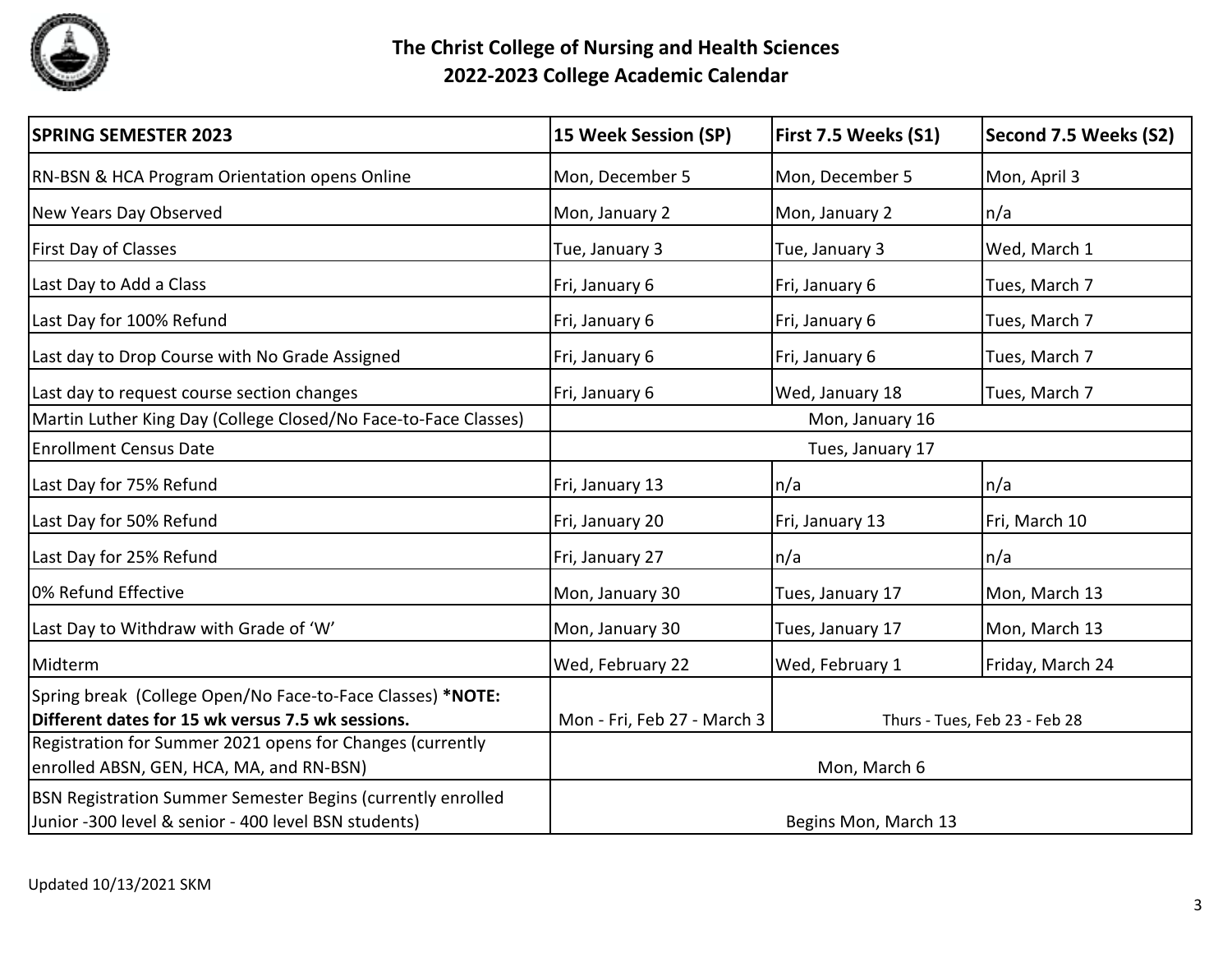

| <b>SPRING SEMESTER 2023</b>                                 | <b>15 Week Session (SP)</b> | First 7.5 Weeks (S1)  | Second 7.5 Weeks (S2) |  |
|-------------------------------------------------------------|-----------------------------|-----------------------|-----------------------|--|
| BSN Registration Summer Semester Begins (currently enrolled |                             |                       |                       |  |
| Sophomore -200 level & Freshman BSN students)               |                             | Begins Tues, March 14 |                       |  |
| Summer Registration Closes for all programs                 |                             | Fri, March 31         |                       |  |
| Last Day to Withdraw with Grade of 'WP' or 'WF'             | Friday, March 31            | Fri, February 10      | Fri, March 24         |  |
| Last Day of Classes                                         | Fri, April 21               | Tues, Feb 21          | Fri, April 21         |  |
| Spring Healthy Working Days (No face-to-face class)         | April 6-7                   | n/a                   |                       |  |
| Tuition and Fees Due for Summer Semester                    | Fri, April 14               |                       |                       |  |
| Final Exam Week                                             | Mon - Fri, April 17-21      |                       |                       |  |
| <b>NCLEX Review Course: Class of Spring 2023</b>            | TBD                         | <b>TBD</b>            | <b>TBD</b>            |  |
| <b>Students Able to View Grades in SONIS</b>                | Wed, April 26               | Wed, March 1          | Wed, April 26         |  |
| Commencement (CINTAS Center)                                | Sat, April 29, 2023         |                       |                       |  |
| Last Day to Complete 'I' Grade for SP 2021                  | Fri, May 5                  | Wed, March 8          | Fri, May 5            |  |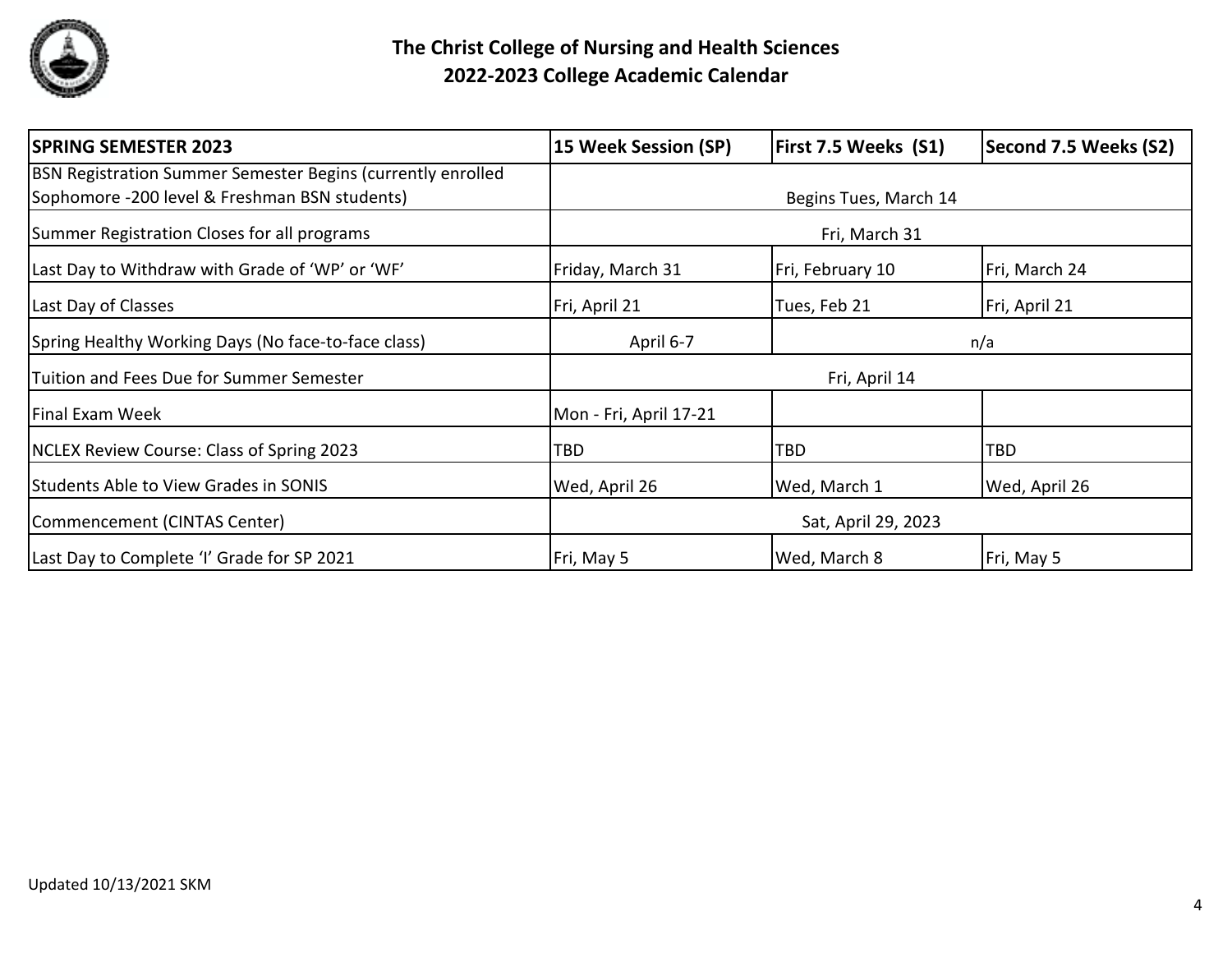

| <b>SUMMER SEMESTER 2023</b>                                                                                             | 15 Week Session (SU) | <b>First 7.5 Weeks (U1)</b> | Second 7.5 Weeks (U2) |
|-------------------------------------------------------------------------------------------------------------------------|----------------------|-----------------------------|-----------------------|
| <b>RN-BSN &amp; HCA Program Orientation opens Online</b>                                                                | Mon, April 3         |                             | Mon, June 5           |
| Tuition and Fees Due for Summer Semester                                                                                | Fri, April 14        |                             |                       |
| First Day of Classes                                                                                                    | Mon, May 1           |                             | Mon, June 28          |
| Last Day to Add a Class                                                                                                 | Fri, May 5           | Fri, May 5                  | Wed, July 5           |
| Last day to Request course section changes                                                                              | Fri, May 5           | Fri, May 5                  | Wed, July 5           |
| Last Day for 100% Refund                                                                                                | Fri, May 5           | Fri, May 5                  | Wed, July 5           |
| Last day to Drop Class with No Grade Assigned                                                                           | Fri, May 5           | Fri, May 5                  | Wed, July 5           |
| <b>Enrollment Census Date</b>                                                                                           | Mon, May 22          |                             |                       |
| Last Day for 75% Refund                                                                                                 | Fri, May 12<br>n/a   |                             |                       |
| Registration for Fall 2023 opens for Changes (currently enrolled<br>ABSN, GEN, HCA, MA, and RN-BSN)                     |                      | Tue, May 30                 |                       |
| Last Day for 50% Refund                                                                                                 | Fri, May 19          | Fri, May 12                 | Fri, July 7           |
| Memorial Day Holiday (College Closed/No Face-to-Face Classes)                                                           | Mon, May 29          |                             |                       |
| BSN Registration Fall Semester Begins (currently enrolled junior -<br>300 level & senior - 400 level BSN students)      | Begins Mon, June 5   |                             |                       |
| BSN Registration Fall Semester Begins (currently enrolled freshman)<br>-100 level & sophomore - 200 level BSN students) | Begins Tue, June 6   |                             |                       |
| Last Day for 25% Refund                                                                                                 | n/a                  |                             |                       |
| 0% Refund Effective                                                                                                     | Tues, May 30         | Mon, May 15                 | Mon, July 17          |